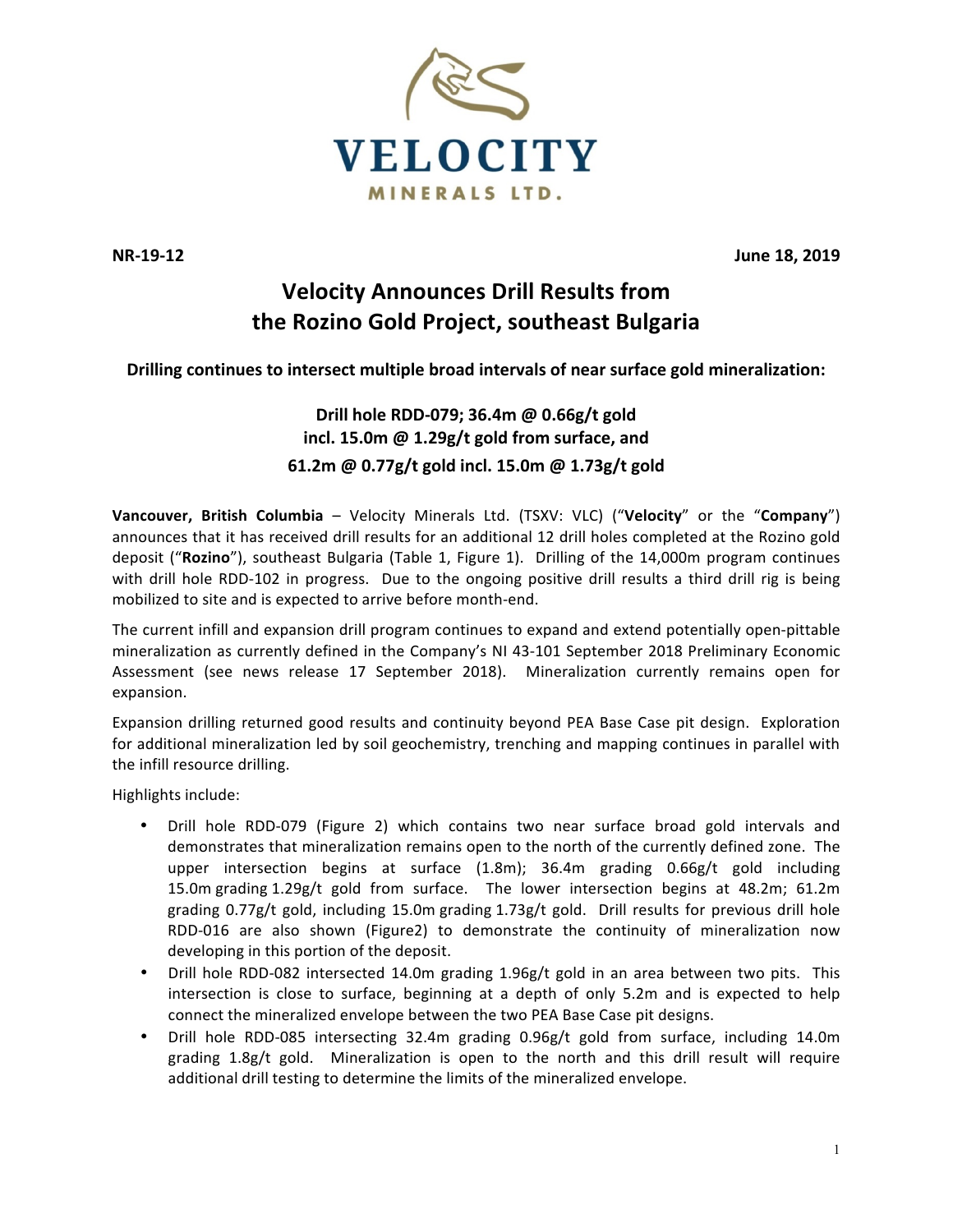

Figure 1: Map showing Velocity drill holes and highlights at Rozino *as well as drill holes for which results are pending.*



Figure 2: Section showing results for drill holes RDD-079 and RDD-086, as well as previous drill hole RDD-016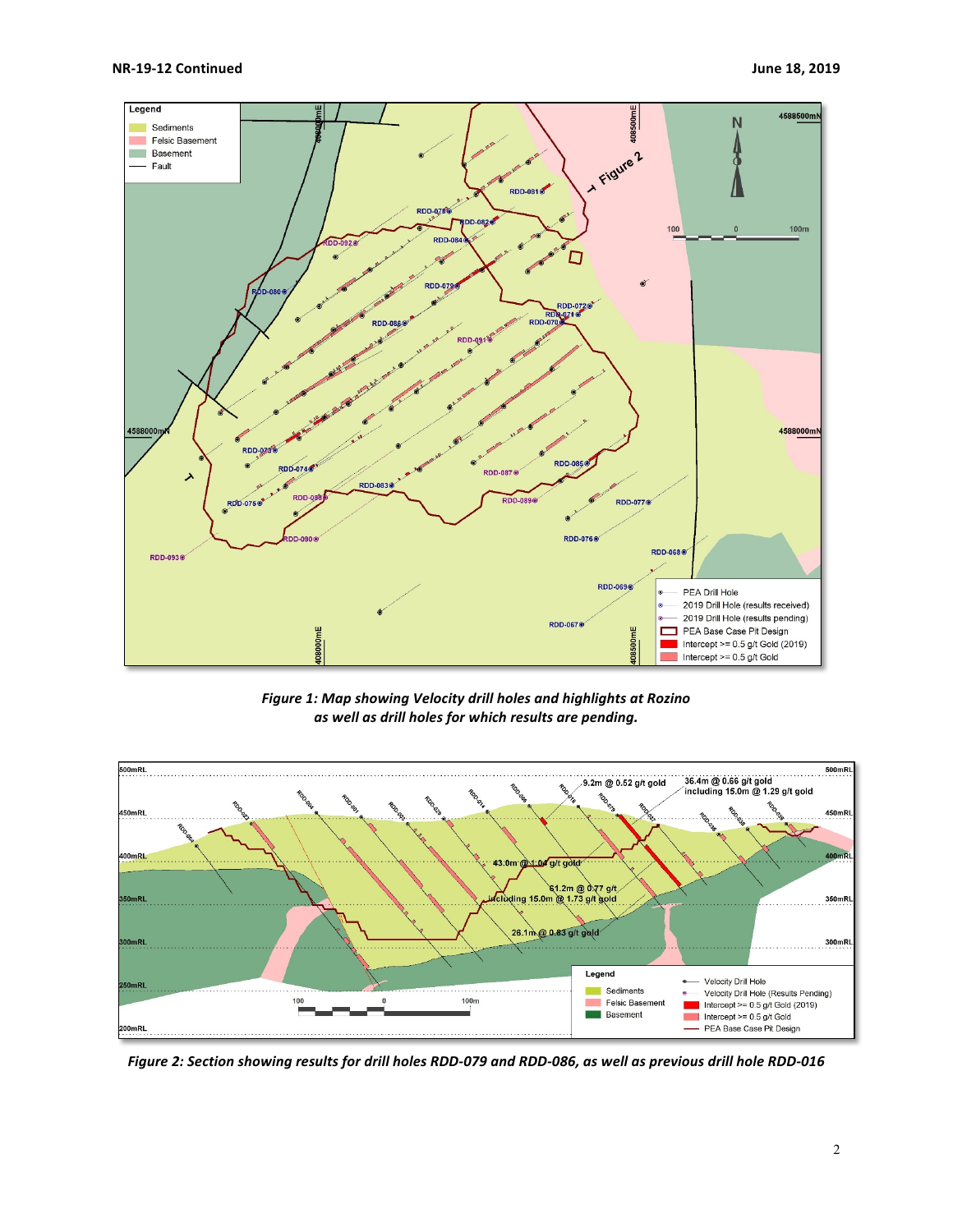| Drill hole ID  | From (m)                  | To $(m)$ | Interval (m) | Gold $(g/t)$ |
|----------------|---------------------------|----------|--------------|--------------|
| <b>RDD-075</b> | 9.2                       | 14.2     | 5.0          | 0.76         |
| <b>RDD-076</b> | No significant intercepts |          |              |              |
| <b>RDD-077</b> | No significant intercepts |          |              |              |
| <b>RDD-078</b> | 53.6                      | 56.6     | 3.0          | 1.35         |
| <b>RDD-078</b> | 81.6                      | 89.5     | 7.9          | 0.55         |
| <b>RDD-079</b> | 1.8                       | 38.2     | 36.4         | 0.66         |
| including      | 1.8                       | 16.8     | 15.0         | 1.29         |
| <b>RDD-079</b> | 48.2                      | 109.4    | 61.2         | 0.77         |
| including      | 57.2                      | 72.2     | 15.0         | 1.73         |
| <b>RDD-080</b> | 37.1                      | 40.1     | 3.0          | 1.18         |
| <b>RDD-081</b> | 2.0                       | 25.7     | 23.7         | 0.60         |
| <b>RDD-082</b> | 5.2                       | 19.2     | 14.0         | 1.96         |
| <b>RDD-083</b> | 43.8                      | 53.8     | 10.0         | 0.64         |
| RDD-084        | 57.1                      | 65.1     | 8.0          | 0.52         |
| <b>RDD-085</b> | 8.6                       | 41.0     | 32.4         | 0.96         |
| including      | 21.0                      | 35.0     | 14.0         | 1.80         |
| <b>RDD-085</b> | 115.2                     | 118.3    | 3.1          | 1.95         |
| <b>RDD-086</b> | 19.6                      | 28.8     | 9.2          | 0.52         |

## Table 1: Highlights from drill holes RDD-075 to RDD-086. Intersections shown in bold are discussed further in the text.

The drill intersections disclosed here have not yet been included in a resource model and true thickness of mineralization has not yet been determined. Drill holes are designed to intersect mineralization perpendicular or close to perpendicular.

# **Quality Assurance / Quality Control**

The work program at Rozino was designed and is supervised by Stuart A. Mills, CGeol, the Company's Vice-President Exploration, who is responsible for all aspects of the work, including the quality control/quality assurance program. On-site personnel at the project rigorously collect and track samples which are then security sealed and shipped to ALS Global laboratory in Romania. Samples used for the results described herein are prepared and analyzed by fire assay using a 30-gram charge in compliance with industry standards. Field duplicate samples, blanks and independent controlled reference material (standards) are added to every batch. Drill intersections in this news release are calculated using a 0.2  $g/t$  gold trigger, a minimum 0.5  $g/t$  gold composite, and a maximum of 3 meters consecutive waste.

### **Qualified Person**

The technical content of this release has been approved for disclosure by Stuart A. Mills, BSc, MSc, CGeol, a Qualified Person as defined by NI 43-101 and the Company's Vice President Exploration. Mr. Mills is not independent of the Company.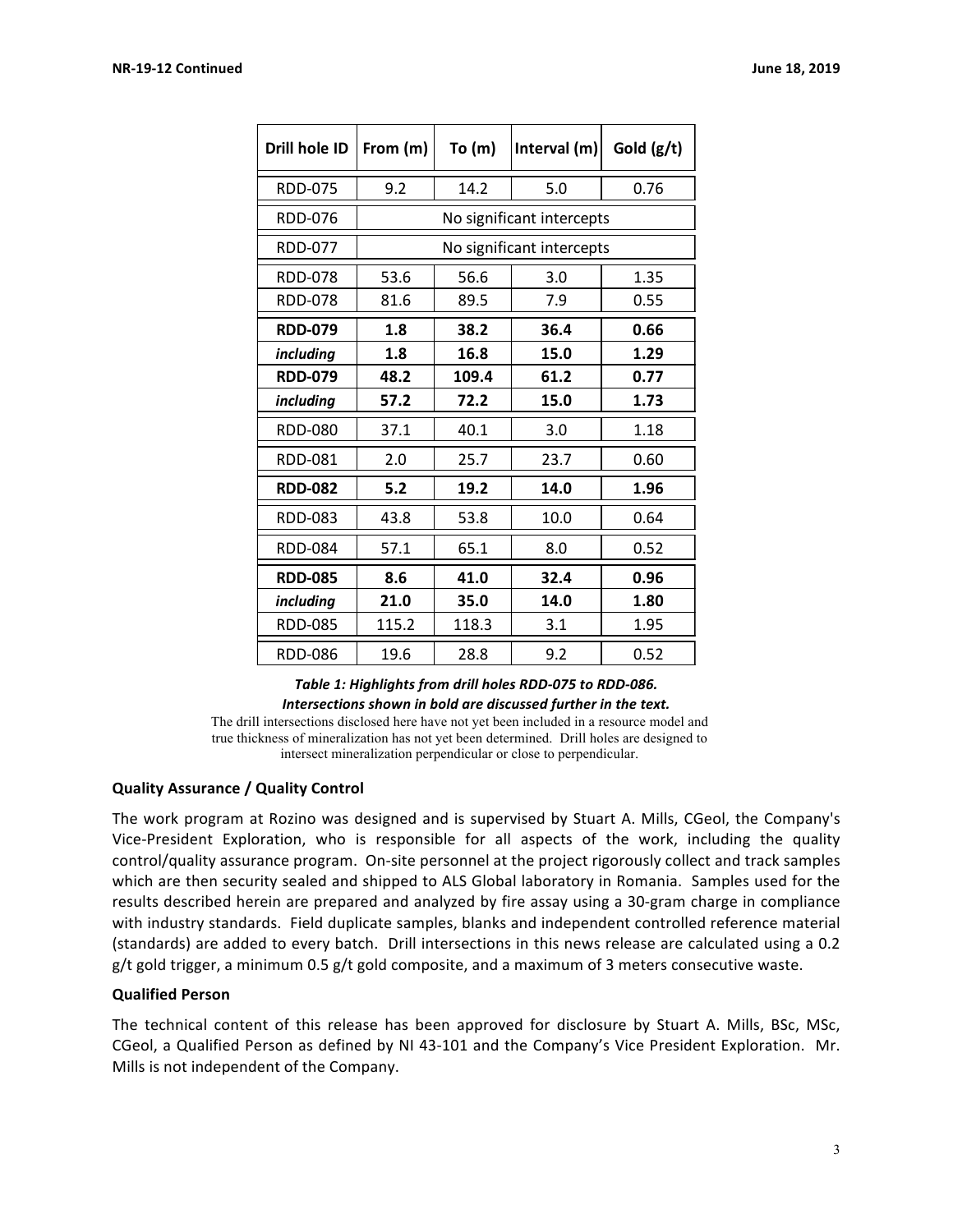#### *About Velocity Minerals Ltd.*

Velocity is a gold exploration and development company focused on Bulgaria. The Company envisions staged open pit mining of satellite deposits and processing in a central, currently operating carbon-inleach ("CIL") plant. The Company's management and board includes mining industry professionals with combined experience spanning Europe, Asia, and the Americas as employees of major mining companies as well as founders and senior executives of junior to mid-tier public companies. The team's experience includes all aspects of mineral exploration, resource definition, feasibility, finance, mine construction and mine operation as well as a track record in managing publicly listed companies.

#### **About Rozino**

Velocity began exploring and drilling at Rozino in August 2017 and completed a Preliminary Economic Assessment in September 2018. The PEA provides a base case assessment of developing Rozino by open pit mining and on-site crushing, milling and simple flotation to produce a 30 g/t gold concentrate. The concentrate would then be trucked 85km on existing roads to the currently operating CIL plant where saleable gold doré would be produced. Mineralization remains open for expansion.

The Rozino gold deposit is located within the Tintyava Prospecting and Exploration Licence (PEL) (the "Tintyava Property"), which is one of several exploration projects located within an Exploration and Mining Alliance between Velocity and Gorubso-Kardzhali AD ("**Gorubso**"). Velocity, through its wholly owned subsidiary Kibela Minerals AD, holds a 70% interest in Tintyava Exploration EAD ("**Tintyava Exploration**"), a corporate joint venture company that holds the PEL, with Gorubso holding the remaining 30%.

#### **About Bulgaria**

Bulgaria is a member of NATO (2004) and a member of the European Union (2007). The local currency (BGN) has been tied to the Euro since 1999 (1.956 BGN/EUR). The country is served by modern European infrastructure including an extensive network of paved roads. Bulgaria boasts an exceptionally low corporate tax rate of only 10%. The country's education system is excellent with good availability of experienced mining professionals in a favourable cost environment. Foreign mining companies are successfully operating in Bulgaria. The country's mining law was established in 1999 and updated in 2011. Mining royalties are low and compare favourably with more established mining countries.

On Behalf of the Board of Directors "Keith Henderson" President & CEO

For further information, please contact:

Keith Henderson Phone: +1-604-484-1233 E-mail: info@velocityminerals.com Web: www.velocityminerals.com

Neither the TSX Venture Exchange nor its Regulation Services Provider (as that term is defined in policies of the TSX Venture Exchange) accepts responsibility for the adequacy or accuracy of this release.

CAUTIONARY STATEMENT REGARDING FORWARD-LOOKING INFORMATION: